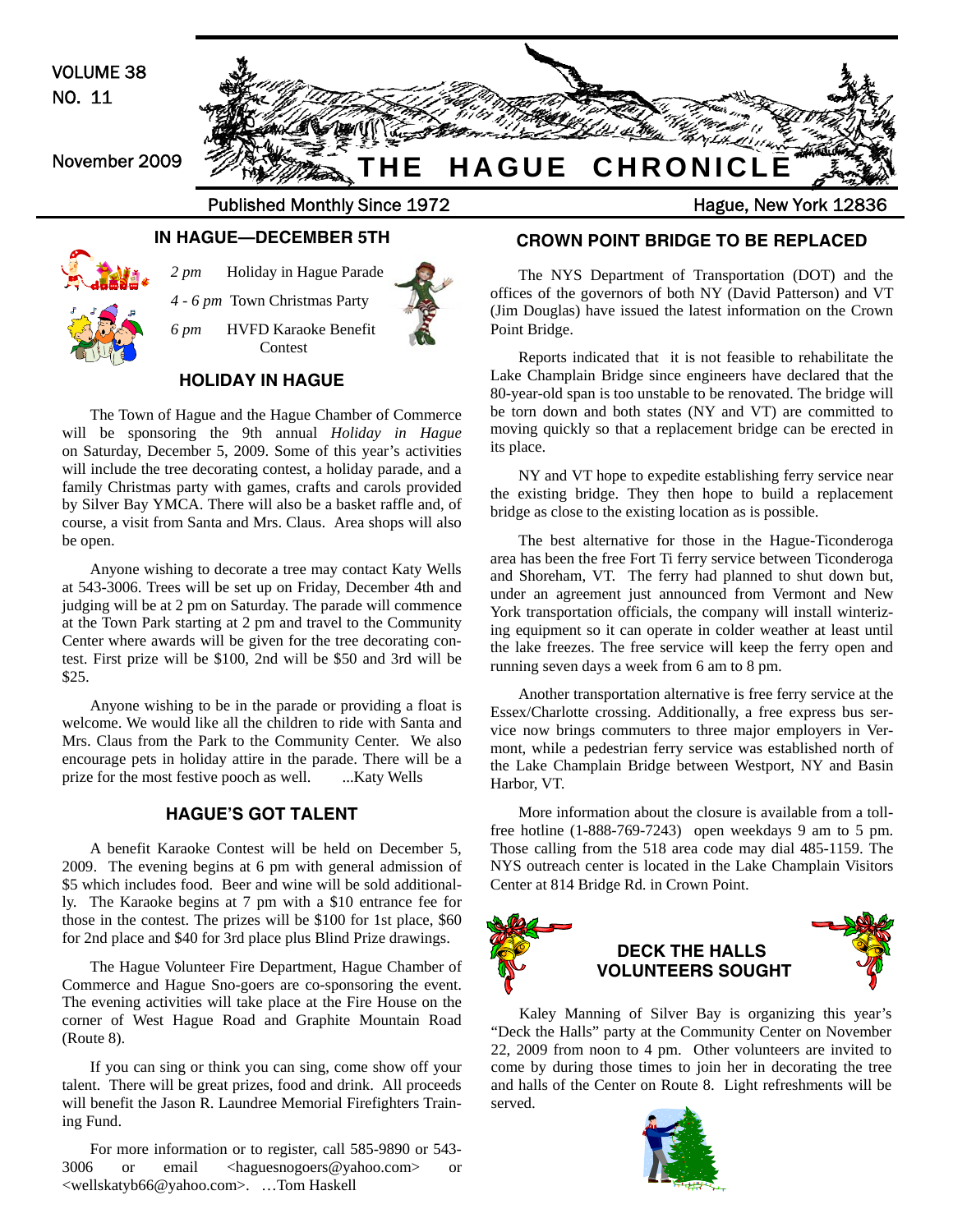# **SENIOR CLUB NEWS**

The Club wishes to thank Hague's political candidates for taking the time to attend our October Meeting which made for a very informative afternoon.

Since October is always our Halloween Party, we opened the meeting with a most unusual Costume Parade! Many of our Seniors arrived in disguise and our judges, Peggy Darrin and Bill Pelkey, were hard pressed to pick the winners. First Prize went to Catherine Christiansen as THE RED DEVIL, Second Prize went to Pat Hintze as OLD MAC DONALD and Third Prize went to Dolly Kennedy as THE T. J. MAXX SHOPPER. Each received a gaily decorated pumpkin. Apple Basket Door Prizes were won by Pat McDonough, Julia Middleton and Don Carey. We also welcomed two new members this month. Nice to see our Club is growing!!

Our next meeting will be on Tuesday, November 24, 2009 at 1:30 pm at the Community Center. Entertainment will be a special program - HOLIDAY COMICS & STORIES presented by Stan Burdick of the Ticonderoga Cartoon Museum, assisted by his wife, Cathie. This should be fun and visitors are welcome to join us.

The Senior Christmas Party, catered by Katy Wells, will take place at the HVFD Fire House on Tuesday, December 8, 2009 starting at noon. This is always a very festive affair and once again our guest list will include members of the Chamber of Commerce who will announce their choice of Hague's Senior of the Year. Club Members will be able to sign up for this event at the November Meeting. ... Madeline Pelkey

# **HOLIDAY LUNCHEON FOR SENIORS**

The Kiwanis and Ticonderoga School District will hold their annual luncheon for area Senior Citizens on Wednesday, December 9, 2009 at 2 pm in the Ti Elementary-Middle School Cafetorium. No reservations are required (we've heard that you should get there early!) and a light turkey lunch will be provided. There also will be student entertainment. The snow date is December 10, 2009.

# **RENTAL LISTINGS**

Although we do not have advertisements as such, as a service to our readers we will publish listings for rental properties in our March issue. If you plan to rent your home next summer, send information which we will include - edited as necessary.

# **HVFD KICKS OFF WINTER ACTIVITIES**

On Saturday, December 5, 2009 the HVFD will co-sponsor a Karaoke Nite Contest at the Fire House to benefit the Jason R. Laundree Fire Training Fund. Come out and support this worthy cause.

Our Annual Fire Department Christmas Party will be on Friday, December 11, 2009 and following tradition, each member will be asked to bring an unwrapped toy or clothing item and a non-perishable food item. This year, in the interest of economizing, as well as showing off some gastronomic member skills, our own food committee, led by Linda Mury and Katy Wells, will be preparing the food.

New member Brianna Blodgett along with others, is seeking certification to be active in the Fire Police.

In October there were a combined total of 25 Fire/EMT calls, using 280 man hours by 24 personnel, plus one water drill to Huletts' Landing.

The Christmas Holiday Season is just around the corner, and with it the urge to start decorating. As a word of caution, use only UL approved lighting systems, and be careful not to overload circuits. Be safe, not sorry. ... Joe McCranels

# **EMERGENCY MEDICAL HELP**

Both Steve Ramant and Bruce Clark have encouraged the Town Board to consider buying an AED (automated external defibrillator) and having someone trained to use it. The AED device 'guides the user through the process by audible or visual prompts without requiring any discretion or judgment.' The American Heart Association notes that at least 20,000 lives could be saved annually by prompt use of AEDs. Ultimately, with broad deployment of AEDs among trained responders, as many as 50,000 deaths due to sudden cardiac arrest could be prevented each year. The key to survival is timely initiation of a 'chain of survival', including CPR (cardiopulmonary resuscitation).

Bruce has organized a first aid/CPR class for Wednesday, December 2, 2009. The 3-hour class will be taught by Tom Beach, EMT who says, "This community CPR course includes techniques for children and infants and will also go over the use of AEDs." The fee for the class is \$35 with a check made out to Penny Beach and the sign-up sheet is in the Community Center office.

**THE HAGUE CHRONICLE** is mailed out by volunteers on the Thursday after the third Tuesday of each month. The News deadline is six days earlier. Please send news or address corrections to the Publisher, Judy Stock at <**HagueChronicle@nycap.rr.com**>.

*The Hague Chronicle* is supported by its readers and you may send your yearly (check your label for due date) tax deductible contribution, made out to **The Hague Chronicle** to:

> THE HAGUE CHRONICLE PO Box 748 Hague, NY 12836-0748

Editor/Publisher: Judy Stock (518-543-6517)<br>
Editorial Staff: Pat McDonough 
State Company Stock (518-543-6517)<br>
Layout Editor: Jim Henderson Editorial Staff: Pat McDonough

Our website: **www.thehaguechronicle.org**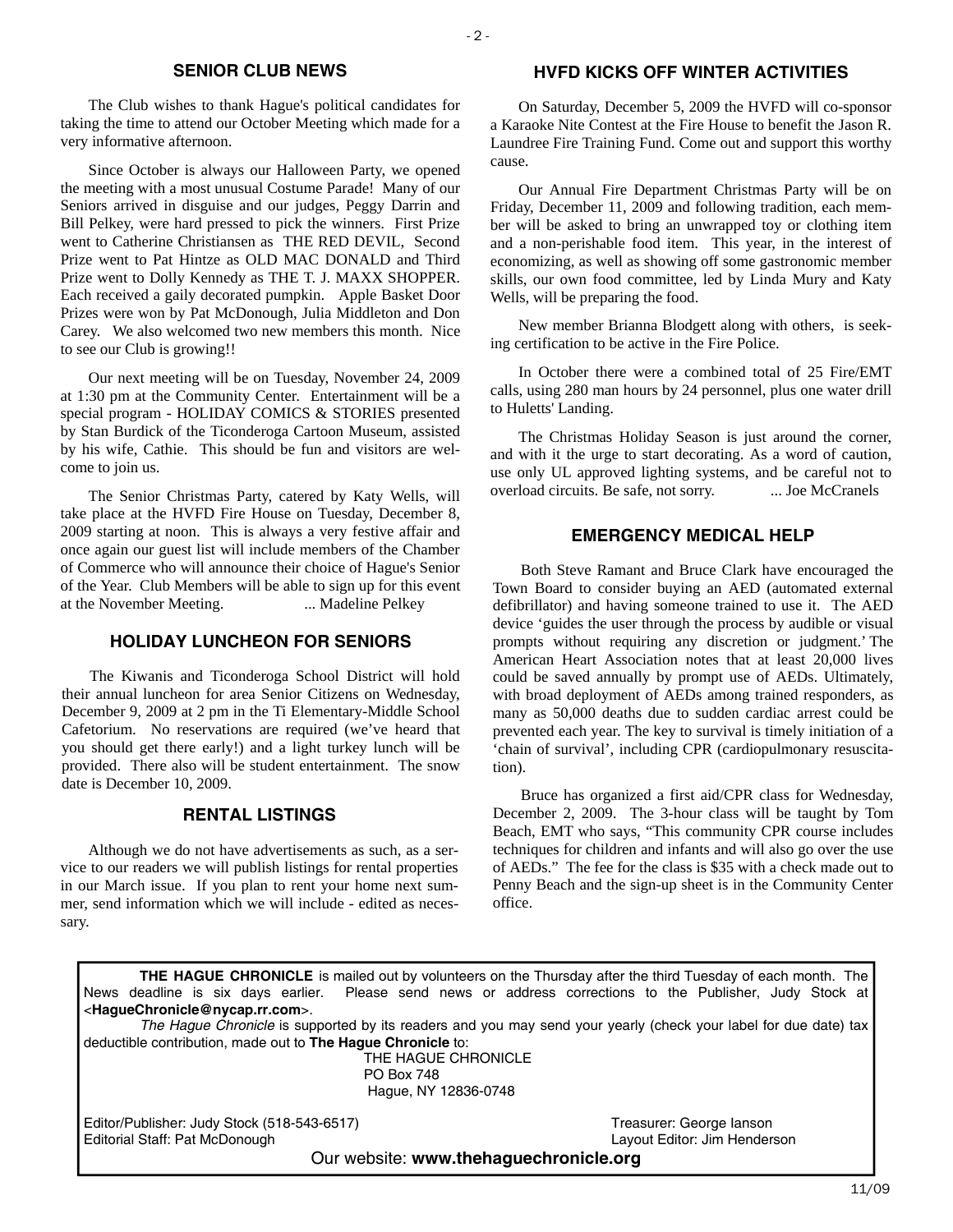### **FRASIER THANKED FOR SERVICE**

Dick Frasier was honored at a "thank-you" dinner for his volunteer service on the Ticonderoga Board of Education. Over thirty people from the Hague and Ticonderoga communities attended the dinner at *Eddie's Restaurant* on November 11, 2009. Judy Stock and George Ianson, Publisher and Treasurer respectively of *The Hague Chronicle*, organized the event.

Judy remarked that since Hague has no organization like a PTA of its own, *The Hague Chronicle* wanted to offer a means to give public recognition to Dick for dedicating 12 years to the Ti School Board and advocating the best quality of education for the children and youth in our two communities. In thanking everyone, Dick included praise for the teachers and parents. As an explanation for stepping down, he remarked that anyone who serves on a school board should have children in the school to get a balanced point of view in order to make the best decisions for a quality education, which he believes his own children received in the Ticonderoga schools.

Beth and Dave Iuliano, owners of *Eddie's Restaurant* presented good food, good service, and a pleasant dining atmosphere—just right for the evening. Dick's family surrounded him at the table, with his wife, Edna, their daughter Jessica Leerkers and young son, Mason, and their second daughter Lindsay Mydlarz with husband Mike and young children, Alyssa and Brady. Absent at the family's table were sons Matt and Luke Frasier who live miles away in other states, and son-inlaw Tony Leerkers, who was kept late at work.

George read several "telegrams" from dignitaries who couldn't attend, including this one: *Dear Mr. Frasier, Being a graduate of Ti High School, I wanted to express my gratitude for all that the school and you personally have done for me. I was employed during my high school years* 



*but I had not developed my job skills at that stage of my life. In fact, I was fired 33 times by you. I believe that is a record for NY State. But with those skills polished I hold a responsible job overseeing cement hardening and maturing grass seedlings. – Many thanks, Matthew Clifford Frasier.* (from his son Matt who is a civil engineer in Tennessee, employed at repairing dams for a construction company in the TVA.)

 The evening ended with a presentation of a gift for Dick—a globe desk clock inscribed: "To Dick Frasier in appreciation for serving on the Ticonderoga School Board 1997 – 2009 from the citizens of Hague, NY." … Chris Ianson

# **VOLUNTEER OF THE MONTH**



Dick Frasier, owner of Lakeshore Garage, is well known to the community as an excellent mechanic and a continuous volunteer in civic activities. As well as his years of dedicated service on the Ticonderoga School Board, he has also served 20 years on the Ticonderoga Hospital Board and the Fire Department. Dick is a former member of the Hague Town Board and currently serves on the Hague Planning Board where he is the co-chair. The Town frequently turns to Dick for consultation. With the Highway Superintendent he has developed the purchasing specifications for new equipment.

We salute Dick Frasier, a citizen committed to service, for his many contributions to the Town of Hague.

### **ANCA SELECTS EXECUTIVE DIRECTOR**

The Adirondack North Country Association (ANCA) has appointed Kate Fish of Lake Placid, NY, as its new Executive Director. She replaces Terry Martino, who served in that capacity for nearly two decades before becoming Executive Director at the Adirondack Park Agency in August, 2009. Greg Hill, ANCA's Interim Executive Director, will return to assisting grassroots-based, community planning and outreach initiatives for ANCA on a regional basis.

"ANCA is delighted and thankful to have Kate Fish assume this crucial position, helping to proactively address local issues, regional concerns, and emerging opportunities in the Adirondack North Country region of New York," said Donald Caldera, ANCA President. According to Caldera, "Kate brings a wealth of international and local experience to ANCA and we look forward to her leading the organization."

For more information visit <www.adirondack.org>.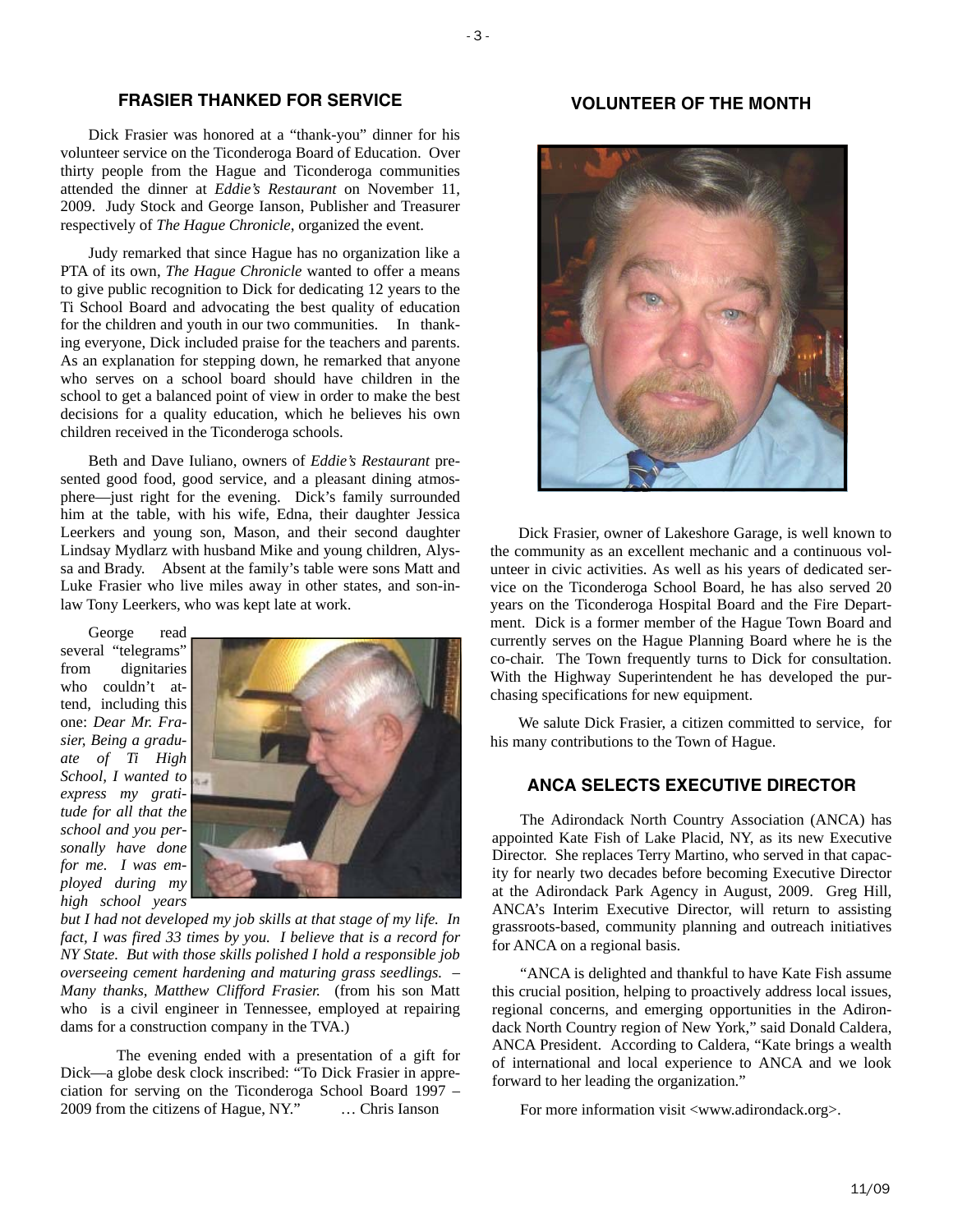# **ELECTION RESULTS**

All the incumbents were returned to office. As of the November 6, 2009 election figures from the Warren County Board of Elections, Dan Belden continues as Supervisor with 245 votes over Rudy Meola with 126 votes. Edna Frasier with 279 votes and Mark Martucci with 197 votes continue while Mary Ann Eaton received 171 votes. Heather Knott ran unopposed for Town Justice and received 143 votes. Additional votes came in absentee ballots but did not change any results.

Mary Ann issued a statement congratulating Edna and Mark and thanking Dick, Mark and Edna for "your continued dedication to provide leadership for our community."

She also thanked her supporters and said, "I was overwhelmed with your welcome acceptance of me."

Additionally, Mary Ann stated, I encourage all of the residents of Hague to unite and provide feedback to the team that has been elected to serve our community. Communication is essential to preserve what is unique about Hague and to move forward wisely with inevitable change."

The state propositions passed with Hague voting 124 yes and 27 no for #1 and 120 yes and 35 no for #2.

# **ZONING BOARD OF APPEALS - 10/22/09**

The meeting was cancelled due to lack of applications.

### **PLANNING BOARD – 11/5/09**

Chairman, EJ Siwek and Board members Dick Frasier, Martin Fitzgerald, Sr., Pam Peterson, Bruce Clark, John Brown and Mike Cherubini were all present.

#### COMMONS (26.10-1-37) 31 Commons Way ( TR-1R)

After a public hearing, the Board approved the application for a subdivision of 3.48 acres into lots of 1.1 acre and 2.38 acres. Both lots will have 100 feet of shoreline.

#### HUME ( 26.6-1-9) 34 Forest Bay Road (TR-1R)

The Board approved the application for a 44 sq.ft. kitchen addition and an exterior handicap ramp with landing. The proposed new construction will be 51 ft. from the MHW of Lake George.

# KILLORIN (60.9-1-37) 36 Bobkat Lane (TR 1)

The applicants would like to replace an existing house which sits 112 ft. from Lake George and with a new single family house which would sit 50 ft. from the lake. The Board approved the application with conditions about stormwater and erosion control. Suggestions were made about visual, noise and shoreline buffers and the applicant is planning a rain garden. A condition was also made to replace any trees cut down, which are over 6 inches in diameter, with native trees.

#### SCOTT (60.5-1-23) 69 Pine Cove Road (TR-1)

The Board approved the application, with erosion control measures, to construct a 15 ft. by 28 ft. deck addition to an existing house which will sit 89 ft. from Lake.

## **SALES TAX INCOME AN IMPORTANT ISSUE**

The Town of Hague receives its main source of income from the Warren County Sales Tax. For a number of years the Town has left \$300,000 of that tax revenue with the County to reduce the amount of county tax levy for Hague residents. The proposed 2010 budget added an additional \$60,000 to that amount for a total of \$360,000. There was concern that the sales tax revenue would be much lower than usual.

At the November 5th Public Hearing, citing over \$2 million dollars that the Town has in unexpended balance, Councilman Meola moved to increase the amount left with the County to a total of \$500,000. Meola and Gladu voted yes and Belden, Martucci and Frasier voted no. The motion was defeated 3-2 and the amount was left as budgeted.

At the November 11th Town Board meeting, Councilman Gladu reported that the County sales tax "should only be off 3% instead of 14% as previously projected." In light of that news, he noted, "I would like to see more given to the County to offset the county (property) tax."

Councilman Meola reiterated his position that with more than 2 million dollars in unexpended balance, he also would like to see more given to the County. He also noted that the Comptroller "frowns on a town that has more than 10% of its appropriations in unexpended balance. The money belongs to taxpayers and one way to give it back to them is by going back to \$500,000 as the amount to be left there."

Supervisor Belden said it could be amended at a later date and a motion to change the budget was again defeated and the amount to be left with the County remains at a total of \$360,000.

#### **TOWN BOARD SPECIAL MEETING - 10/22/09**

All members of the Town Board were present. They passed a resolution declaring the Town Board as the Lead Agency for the Environmental Review of the work at the American Legion building. The site now known as the Hague Veteran's Park is located at 9073 Lakeshore Drive at the corner of Overbrook Road. The Town Board has provided funding for the design and construction of the Park including replacement of the building, pedestrian lighting, benches, landscape plantings and establishing a Town monument to commemorate local veterans. The Highway Department will be asked to perform the demolition of the current building.

In other matters, the Board:

Made additional changes in the proposed budget

Approved contracting with Swift Maintenance to perform bi-weekly cleaning of the Community Center at \$150 per week until December 31, 2009.

Received the resignation of Daniel Steitz as Deputy Highway Superintendent and learned that Richard Myers will take the position.

Agreed to the purchase of a Wastewater pumping truck through the grant for the Wastewater Treatment Plant.

Discussed the possibility of having a Department of Public Works.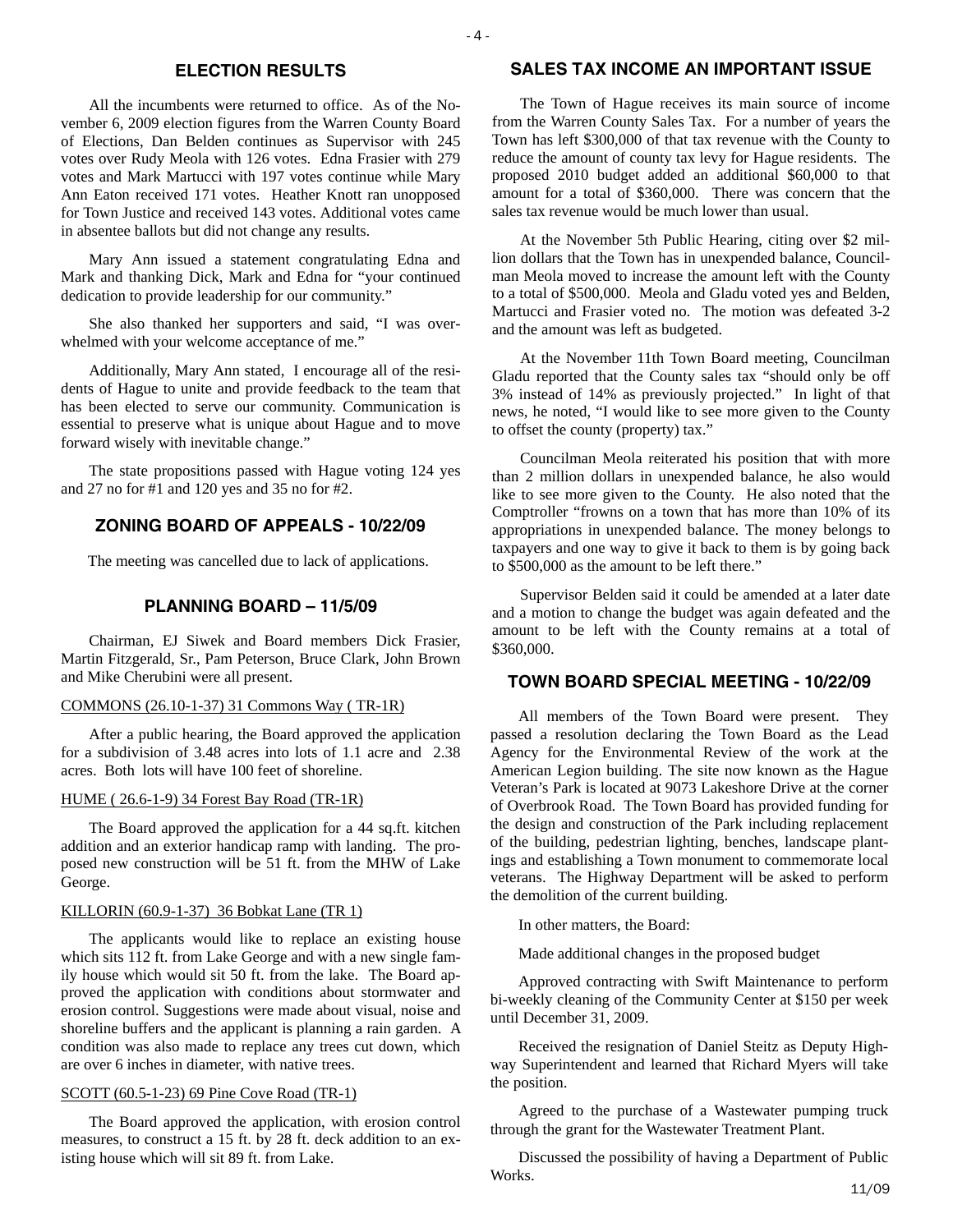# **TOWN BOARD PUBLIC HEARING - 11/5/09**

All members of the Board and the Town Clerk were present for the Public Hearing on the proposed budget.

A moment of silence was held for those who were killed at Fort Hood, Texas.

\$20,000 was added back into the Fire Department budget to be used to help with the Communication Feasibility Study and radio budget.

Judy Stock, the only other person at the public hearing, inquired about the revenue and expenditures in the Justice budget. The Assessor & Justice Committee will review the position and bring their recommendations back to the Town Board.

The budget lists salaries to Town officials as follows: Supervisor - \$17, 505 (duplicated by the County for a total of \$35, 010), Highway Superintendent - \$37,132, Councilman - \$6,101 each, Town Clerk - \$15,299 and Town Justice - \$8,487.

The budget was adopted as presented.

# **TOWN BOARD MEETING - 11/10/09**

Supervisor Dan Belden and Board members Dick Gladu, Mark Martucci, Rudy Meola and Edna Frasier were all present.

A moment of silence was held for Barbara Lawrence.

During the public comments, Gene Moran noted that it would help if the microphones could be used. Bruce Clark discussed a proposal for CPR classes and purchase of a defibrilator. Judy Schultz expressed concern about first responders being on call. Lara Smith, new owner of Meadowbrook Acres on New Hague Road, urged cable service for that area. The Board will work to address these concerns.

#### **Committee Reports:**

#### **1. Buildings & Grounds/Enhancement**

 Work will be started soon on the east porch. Further investigation will take place on the needs at the Community Center such as an expanded fireproof, waterproof vault and humidification in the cellar.

#### **2. Finance & Insurance**

The Town budget has been set and approved.

#### **3. Fire Department**

Councilman Gladu reported that to date there have been 100 emergency calls.

#### **4. Highway**

Councilman Martucci thanked the Highway Department for their work on the American Legion project. Then he reported that there will be a new truck by December 1st, the culverts have been cleaned, interviews going well for the new person they will be hiring and the trucks have been serviced for the winter.

### **5. Planning/Zoning/Stormwater**

 A code modification committee has been established. Councilmen Gladu and Martucci were appointed to serve on it.

#### **6. Recreation/Promotion & Youth**

 Councilman Meola questioned whether the Town was going to be involved in planning a Christmas party this year. The consensus was to go ahead with plans. As part of a school volunteer project, Kaley Manning has offered to help decorate the tree. The date of the Holiday in Hague is December 5th and Supervisor Belden and Councilwoman Frasier will work on the plans.

#### **7. Sewer Districts #1 and #2**

Supervisor Belden reported that 35 properties have already been hooked up this fall and the project is under budget although he did not have the figures.

Rolly and Kathi Allen related that they had attempted to hook up today and because the contractor had not done a good job, it had to be redone by his private contractor. They felt that the job being done by A. P. Reale is not appropriate nor complete. The Supervisor asked them to send him a letter and a bill which he will send to A. P. Reale. The county engineer will be doing an inspection and will not be making payments to the contractor until work is approved.

Councilman Meola noted that the Board still has not learned who gave A. P. Reale permission to dump contaminated soil last winter.

### **8. Transfer Station**

Councilman Gladu has noticed that there is a growing pile of debris at the Transfer Station whose origin is unknown. He will do further research and put in a proposal on what the Town may want to do with that area.

#### **In other business, the Board**

Heard a report from Rolly Allen on the situation at the Lake Champlain bridge and he felt that the Town should "support an interim arrangement in some expeditious way." Supervisor Belden asked him to send the Board a letter and they will write up a resolution.

Approved a reimbursement of \$80 for a vacant property without a lateral in Sewer District #1 based upon a letter to the property owner in 2003. Councilman Meola noted that there was no reference to a lateral in the sewer code. He suggested that maybe we should get away from the EDU concept.

Received a thank you from John McDonald for the Town's 2009 donation to the Black Watch Memorial Library. The library will receive the same amount (\$2500) for 2010.

Approved contracts for the work on the new Veteran's Park (site of the former American Legion building) to the lowest bidders.

Approved proposals for replacing the sign at the Highway shed and preserving the Transfer Station sign.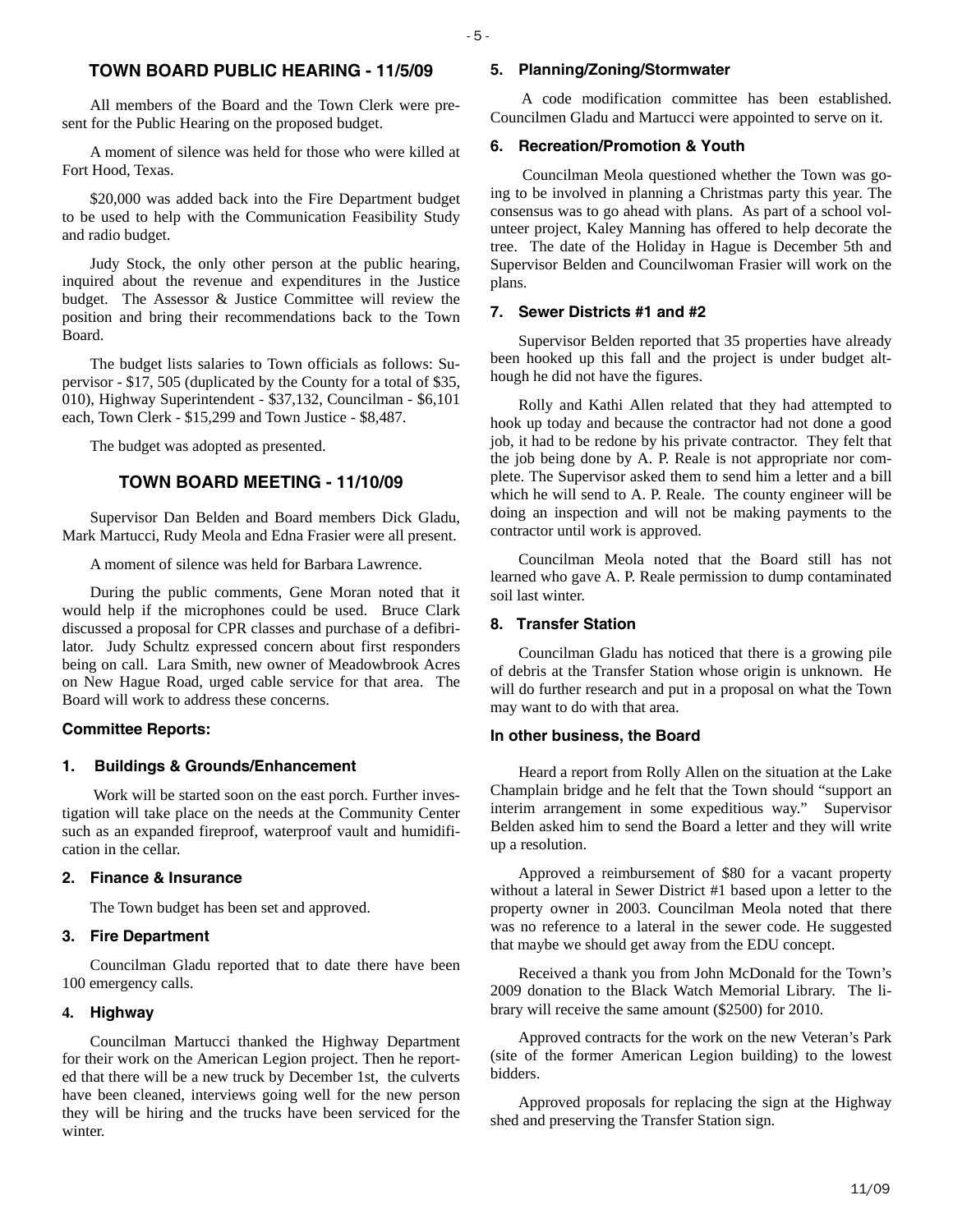## **HAGUE FISH & GAME CLUB**

The October meeting of the Hague Fish & Game Club opened with a moment of silence for departed members Jason Laundree and Imogene Frasier.

A discussion on the condition of the fishery on Lake George was initiated by Joe Greco as well as on The Cooperative Angler Diary Reports. During the forum many pros and cons on the Lake George Lake Trout population were discussed. It was noted that a comprehensive study of the Lake will soon take place that will hopefully shed more information on the Lake Trout population. With completion of the talks it was voted to keep the same format for this year's Northern Lake George Ice Fishing Tournament, scheduled for February 27 - 28, 2010.

On October 30th many of the Town's kids and parents were treated to the Club's Annual Halloween Party. A "SPOOKY" good time was had by all.

The Club now has its own web site. Please go to <http:// haguefishandgame.com> and check out the site. Monthly meetings are held at the Club (488 West Hague Road) on the 3rd Tuesday of each month starting at 7 pm. … Steve Ramant

# **TI METHODIST CHURCH CHRISTMAS FAIR**

The Annual Christmas Fair at the Ticonderoga First United Methodist Church will be held on Saturday, November 21, 2009 from 9 am to 2 pm. Church members, along with Fair Chairperson Jane Bassett, have been busy planning for this popular event. Featured at the Fair will be Homemade Crafts, a White Elephant area, Silent Auction, Gifts Galore Shoppe, delectable Baked Goods, and a marvelous Luncheon served from 11 am to 1 pm. Decorations for the Christmas season will also be available for sale as well as items in the Thrift Shop located on the lower level of the Church fellowship wing.

The First United Methodist Church is located at 1045 Wicker Street (Route 9N), up the hill from the hospital entrance. All are welcome to the Sunday services at 8:30 am and 10:30 am led by Pastor Scott Tyler. Adult Sunday School is held at 9:30 am and the children meet during the 10:30 am service. For more information call the church office at 585-7995 or visit the website <www.tifumc.com>.

# **CCE FINANCIAL PROGRAMS**

The Cornell Cooperative Extension (CCE) of Warren County sponsors a series of workshops for area residents. Upcoming are: "Making Ends Meet - Reduce expenses, make a spending plan and leave more money in your pocket," on December 3, 2009; "Save Energy, Save Dollars - Learn about reducing your energy bills and low cost, no cost energy conservation." on December 10, 2009 and "Exploring Credit/Debt Management Issues," on December 1, 2009.

All workshops will be held from 6 to 8 pm at CCE, 377 Schroon River Rd., Warrensburg. For further information see <http://counties.cce.cornell.edu/warren/index.html> or contact CCE at 623- 3291.

# **MOHICAN CRAFTERS**



The Mohican Crafters' needles and hooks have been clicking all year! As they do annually, they like to share their projects with a worthy cause. This year they donated a box full of handmade hats, scarves and mittens to the Tiny Tim Program in Ticonderoga. If you find unused yarn the next time you're cleaning out your closet, you can drop it off at the Community Center and we'll put it to good use.

The Crafters meet on the first and third Tuesdays of each month at 10 am in the Community Center. Pictured above are Jackie Ambra, Blanche Hanna, Gertrude Raczkowski, Jo Wray, and Marguerite West. Other knitters are Maureen Cherubini and Pat McDonough.

# **T'AI JI CLASSES CONTINUE**

Mae Pagan will begin a new series of t'ai ji classes on December 9, 2009 for 8 weeks. For further information contact Mae at 543-6605 or  $\leq$ returntomountain@yahoo.com>.

# **SEMBRICH FREE WINTER FILM SERIES**

The Sembrich Winter Film Series continues on Tuesday evenings with "Joyeux Noel" on December 8, 2009. This film will be shown at the Bolton Free Library at 7 pm with free admission. For more information or to make a reservation, please call The Sembrich office at 644-2431.

# **LGLC RECEIVED GRANT FOR LAND PROTECTION**

The Lake George Land Conservancy (LGLC) recently received a grant of \$200,000 from the Helen V. Froehlich Foundation towards continued support of LGLC's most recent land conservation projects. The Lake George Land Conservancy took on substantial amounts of debt to finance the acquisition of the Berry Pond Preserve in 2008 and the Last Great Shoreline Protection Project in 2009. The Froehlich Foundation's grant will help to meet the financial obligations associated with those purchases.

 "We are thrilled that we were able to protect these parcels," said said Nancy Williams, LGLC executive director, "and have already opened public trails on both Berry Pond and the Last Great Shoreline. However, both of these purchases are heavily mortgaged so we are responsible for large payments each quarter. ... We hope that those who use the lake appreciate the protected lands that protect the beauty of Lake George and, as they consider year-end donations, will send a check to LGLC. "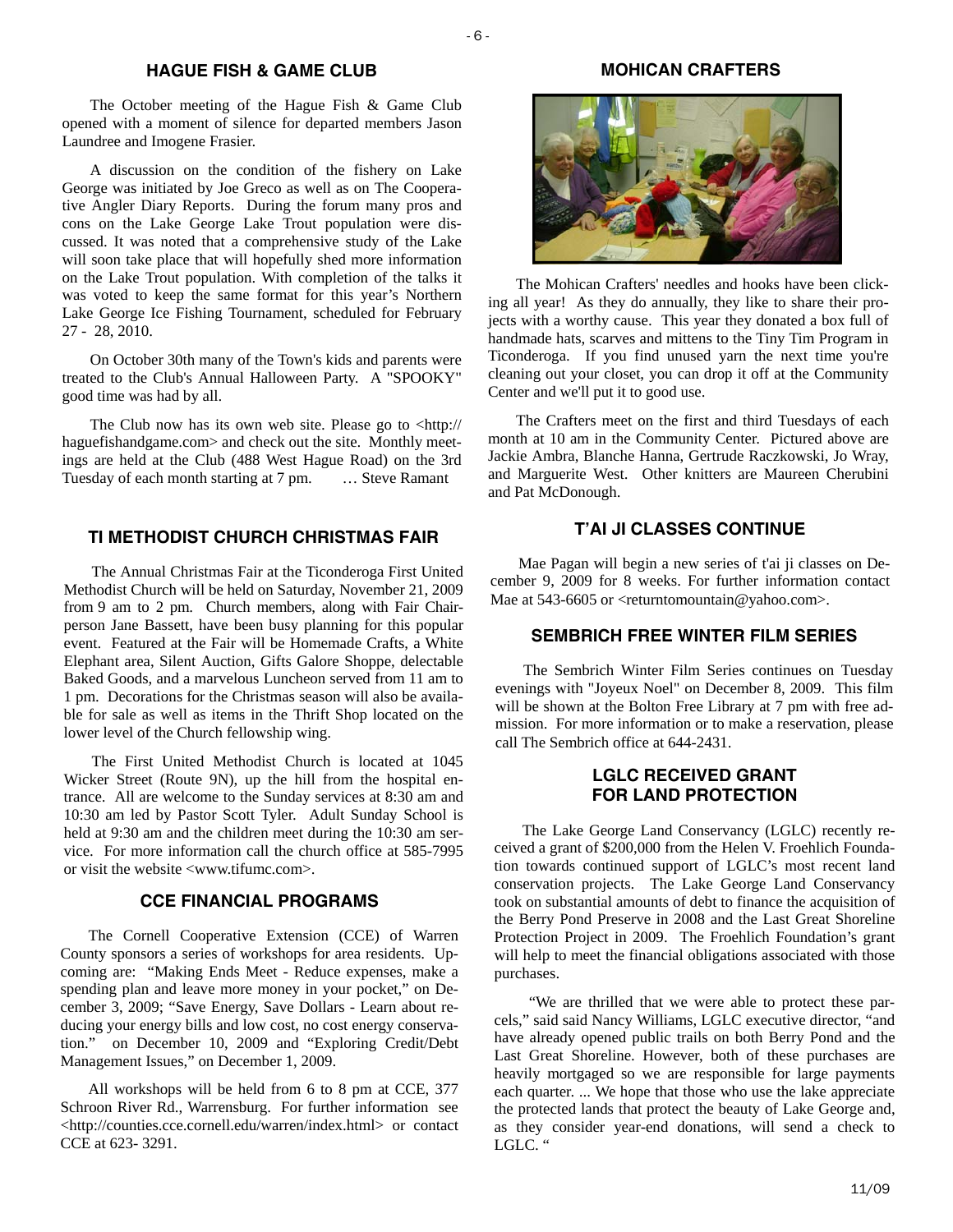

*Researched by the Hague Historical Society* 

If you have a photo or postcard you'd like to share, just let Pat McDonough know at <haguehistoricalsociety@yahoo.com>. Below is a fun one! The card is labelled "A Family of Rooters, Colonel Manns swine, Hague". Postmarked 1901, the card is addressed to Mr. Harold Ross, Hague, NY, and the message is "Look out for the pigs."; signed "H."



 Colonel Mann's farm was on the Pudding Island Road and he was, of course, the target of the original Lake George Monster Hoax. Read more about it in the Hague Museum!

# **HAGUE HISTORICAL SOCIETY**

 The Historical Society Board has set "Hague Hotels" as their research priority for 2010. We'd like to gather a group of local residents to help with that research which will then be used for our annual meeting program and our Community Center exhibit. In January we'll be calling a meeting of any and all who are interested in contributing to this research. We hope you'll sign-on for the project by calling Judy Stock at 543 -6517 or Pat McDonough at 543-6725, or by email at <haguehistoricalsociety@yahoo.com>. Let us know before the first of the year and we'll contact you in January!

These are some of the things we'd be interested in: your own family stories or personal memories of the old hotels; photographs; postcards and old letters; documents; artifacts such as dishes, menus, advertising pieces, keys; anything related to the wonderful old places where visitors used to stay in Hague. We realize that you may have things you don't want to give us, but we do have the capacity to scan-and-return items or to photograph them. We hope you'll join us in pulling together another chapter of Hague history. … Pat McDonough

A postcard of *The Island Harbor House* in its original location on the road to Ticonderoga (Route 9N) looking south.



Another postcard of *The Island Harbor House* taken from Lake side in the area of Asas Island.



*Postcard image courtesy of Jim Henderson* 

# **CEMETERY CLEANUP**



The crew for the annual Fall clean-up of the Hague Heritage Cemetery was small, but efficient. Special thanks to Pat and Joe Wania for the loan of their leaf blower! The hard workers pictured above are: (seated) Ray Snyder and Rudy Meola; (standing) Kathi Ramant, Pat McDonough, Steve Ramant.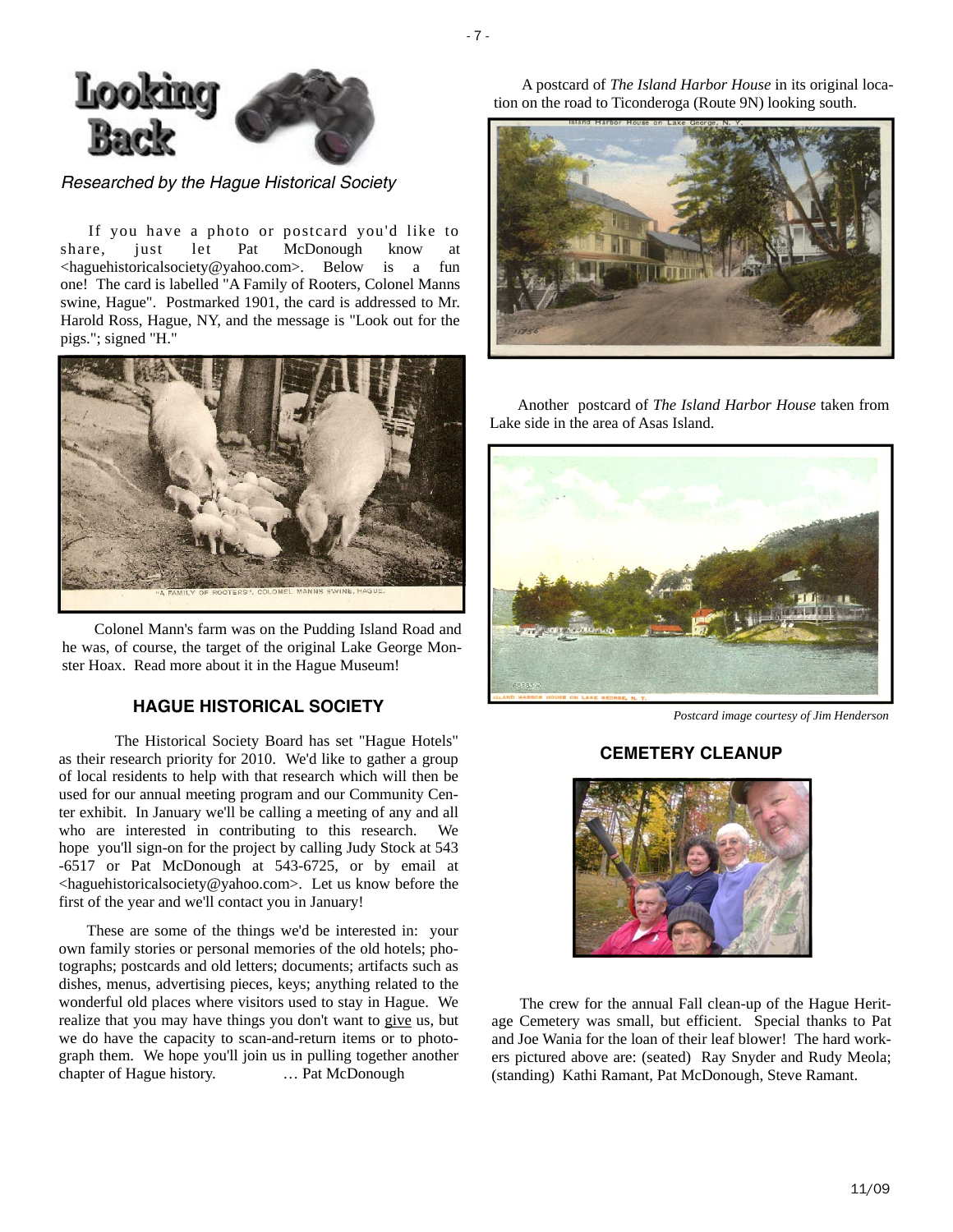# *~SOUNDINGS~*

**BORN:** A son, Mason Luca Marchetti, on June 22, 2009 to Angela and T. J. Marchetti of Ridgewood, NJ. The delighted grandparents are Bobbi and Tom Marchetti of Chagrin Falls, OH and Silver Bay. Mason joins his big sister, Malena and brother, Thomas.

**BORN:** A son, Dayton Lee, to Anthony and Nicole Waters on June 30, 2009. Dayton is the grandson of Janet and Ernie Waters of MA and the thirteenth great-grandchild for Barb Snow of Hague.

**CONGRATULATIONS:** To Erick Forlie of Queensbury who was honored with the 2009 SUNY Chancellor's Award for Student Excellence. Erick is a liberal arts/humanities and social science major at Adirondack Community College. He spends his summers at Silver Bay and has worked at Snug Harbor South for the past 3 summers. He is the son of Robert and Susan Forlie and the grandson of Fred and Ruth Klingler of Silver Bay.

**CONGRATULATIONS:** To Shirley Bryant who is now the North Carolina Champion Female Croquet player in the 85-90 year-old division having won the NC State Senior Games on October 25, 2009. Shirley, a summer resident of Pine Cove, Hague declared, "And I am going back next year to defend my title and I believe I'll compete in shuffleboard as well." She is amazing!

# **TRAVELING AND THE HAGUE CHRONICLE**

 With the purchase of the new laptop, wireless connections and the convenience of telecommunications, I have been able to be out of town during three deadlines and still work on *The Hague Chronicle*!

 In May, we drove up from Florida with a 1989 Toyota Supra that we had bought on Ebay. We stopped in motels in Tennessee and Pennsylvania that advertised "free WiFi" so I was able to upload email press releases, write articles and send them to layout editor, Jim Henderson.

 In June, I drove with my daughter, Elizabeth, from San Francisco to St. Louis, MO. Again, we had to make sure that any motels had WiFi so that each night and morning I could check and send emails.

 Then in October, Elizabeth and I attended a family wedding and stayed at the Olde Mill Inn in Basking Ridge, NJ. (Coincidentally, Ken and Enid Engler were at the same place for a different wedding!) The Inn had wireless internet throughout and again I was able to get most of the articles written while out-of-town.

 Pat McDonough and I receive the final drafts from Jim Henderson by email and after proofreading and any corrections made, I upload the issue directly to the Staples website. So really the whole edition can be done by telecommunications the editor doesn't even have to live in Town! With that in mind, would anyone be willing to take on the duties? How about even Assistant Editor and doing it "sometimes"? Volunteers are always welcome!

Judy Stock, Editor

# **TRY IT, YOU MAY JUST LIKE IT!**

Last November I "volunteered" to do the layout work for *The Hague Chronicle*… yes, volunteered. I live in Cromwell, Connecticut most of the year but have been coming to Hague now for over 60 years. My father was a *Chronicle* proofreader during the summers in the 1980s for Dottie Henry. I have a background in the printing and computer industries and decided it was time to get involved. Sometimes one must convince others that you do not have to be physically near to perform various roles.

Last December I produced a prototype of the new layout for the Editor, and in January took on the layout responsibilities. In the past eleven months I have produced three of the issues on my laptop at the Lake and the remainder here in Connecticut. With Internet connections the production runs smoothly and Judy and I usually only talk on the phone once per issue and that is for the last minute corrections prior to publication.

It has been enjoyable, I strongly encourage others to get involved and share your skills in whatever way you choose but please get involved—you might just like it.

… Jim Henderson

# **Weather Report** by JoAnne DeFranco

# **Hague Weather Report 10/18/09—11/13/09**

Weather for the past 30 days has been consistent with the usual weather pattern for Oct/Nov. We had some rain and wind which helped to bring down the leaves quickly. Saturday, October 24th was our wettest day with 1.8" rain. It was a steady all day rain, heavy most of the time. The following Wednesday, 10/28, was another all day rain accumulating .7" Halloween was windy and cloudy with .35" rain coming after dark. The leaves were really blowing around that afternoon, not great for Trick or Treating but warm at 70 degrees. The same night we turned the clocks back to end Daylight Savings Time. It is now light in the morning. At least the children do not have to get on the school bus in darkness. Scattered rain showers occurred on Nov. 3rd and I saw several rainbows as the sun came in and out.

On November 5, there were snow showers. Although the ground was warm and melted the snow as it fell, the cars were dusted with 1/4 -1/2" snow. Time to find the snow brush and ice scrapers. Heavy frosts occurred on the vehicles the 1st week of November. Sunday, Nov 8th ranks as the best day of the period with a high of 70 degrees and sunshine.

 I heard a term on the radio that really describes the sunshine we get this time of year. The announcer called it "milky sunshine". It is great way to describe those days that are not really sunny and are not really cloudy. The sky is neither bright blue nor grey cloudy. It is in between….milky sunshine. Good description.

 As our reporting period ends on Saturday, November 14, we are expecting some rain from the effects of a late season hurricane. Although most of the nor'easter will stay well to the south, some rain/wind will brush by us.

Sunrise is at 6:43 am and sunset at 4:30 pm. Full moon was on Nov. 2nd. Next full moon is Dec. 2nd.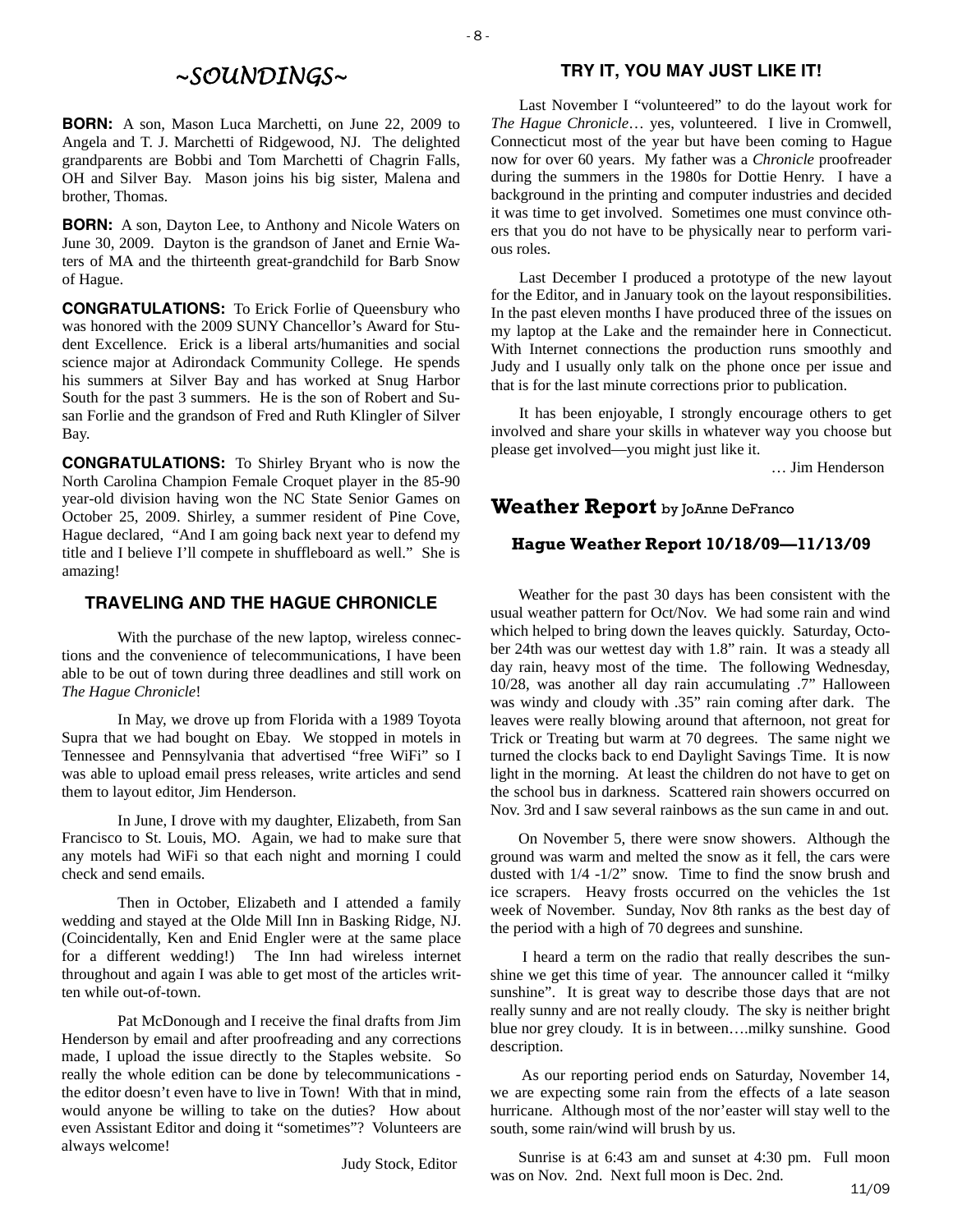# **Nature News** by Nancy Wotton Scarzello

# **Wild Parsnips ~ Poison or Table Fare?**

I have been on a quest, since the spring, to find wild foods and include them in my diet  $\sim$  weekly. I want to be able to follow the seasons with what is growing and edible and in the area where I live. I am not content with "foraging for berries" as my mother once worried, but determined to find delicious ways to serve the wild things, documenting the harvest, preparation and recipes while I'm at it. This quest forces me to pay close attention to and identify everything I can, learning the way plants, trees and mushrooms look in each stage of their growth and when is the best time to harvest which part  $\sim$  roots, leaves, flowers, berries?

Over the summer I learned about the wild parsnip. This plant has received much attention in the last ten years or so, as being the cause of severe dermatitis. A rash surpassing the worst case of poison ivy with painful blisters lasting for weeks and scars lasting for years has caused alarm wherever it has appeared. Considered a toxic invasive plant, it is cropping up in abandoned fields and roadsides all over New England and the mid-west. I have it in my yard and I see it in large patches everywhere I go from Chilson to Ticonderoga to Hague. A relatively new phenomenon, the blisters appear only when the stems are cut, the sap gets on the skin and then that area is exposed to sunlight  $\sim$  photo-dermatitis. It has also been indicated that the skin must have sweat on it too, which makes sense since that would mean that the skin's pores are open to receive the toxin. It also makes sense that the rash usually develops when a person is actively removing the plants, yanking the "weeds" or weed-whacking them down and the stems are ripped apart and the sap flies onto the skin in the mid-summer heat (sweat) on a sunny day.

The wild parsnip *Pastinaca sativa* is a biennial plant, meaning that the plant has a two-year life cycle. The first-year plant appears as a basal rosette of 3-6 large, pinnatelycompound leaves. At full size in autumn, the leaves may reach 2 feet in length, somewhat resembling the leaves of celery to me. They have a large edible taproot (we'll get to that later!).



The second-year plant (which does not provide the edible taproot) grows from 3-6 feet tall and blooms from late June to the middle of July. The flowers resemble the flat-topped yellowish-green umbels of dill and are conspicuously taller than the grasses around them. This is the form that gives us the rash. We try to eradicate the plant when it begins to appear where we do not want it to be growing. But  $\sim$  here is the neat

part ~ **the wild parsnip is exactly the same plant as the garden parsnip**  $\sim$  **it just happens to be growing wild!** It is not a wild variety or descendant or related  $\sim$  it is the same! This parsnip plant has escaped from colonial gardens and is the same as if you planted them from a packet of seeds from Burpee. And why didn't the colonists and Europeans long before them ever have this dermatitis problem? Because they were not letting them get to be second-year plants and tearing them out to kill them. They were planting them, tending them and then harvesting them for food in the first year of growth. They **wanted** them growing in their gardens. I highly recommend Samuel Thayer's book, *The Forager's Harvest*, for detailed identification. In it he says, "Ironically, the rash is most often suffered by people pulling it out because it causes a rash  $\sim$  much like rattlesnakes, which bite people mostly when they try to kill them because they bite people."



Parsnips are best when harvested in the fall of the first year from late October until the ground freezes  $\sim$  now. The sweet, edible taproot ranges in size from 8-12 inches in length and 1-1.75 inches thick at the top and looks just like the creamy offwhite roots you buy in the store. Easily dug with a shovel, just rinse them off and store in a plastic bag in the fridge for up to two months. I love adding them to

soups and stew but enjoyed them the other night roasted with fresh carrots from the garden. As always with wild foods, proper identification is a must, but don't miss this one, it is easy to learn and would be perfect to grace your Thanksgiving table. I know wild parsnips will be on mine ~ Happy Thanksgiving!

## **CORRECTION**

The number for Belden Property Services is 518-543-6504. An incorrect number was published last month. Our apologies to both parties.

# **HAGUE TRANSFER STATION SCHEDULE**

Wednesday 10 am to 4 pm

Saturday 9 am to 4 pm